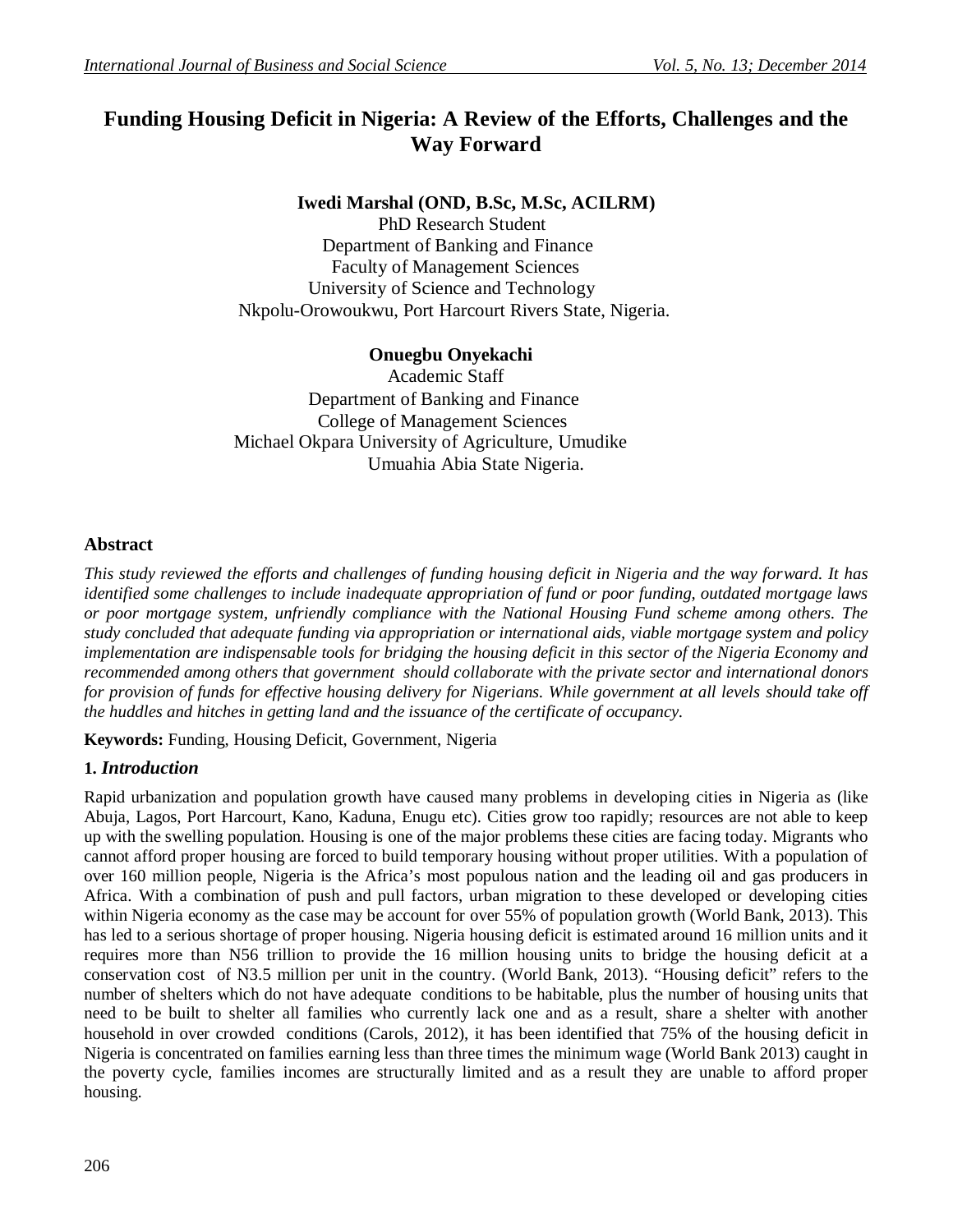However, can it be concluded that the billions of Naira appropriated for the housing sector over the years by Nigerian government are not properly utilized for this purpose or was it diverted to other areas and what are the problems/factors hampering the effective housing delivering for all in Nigeria. These and more other questions this study will examine and possibly provide the way forward for this all important sector of the Nigeria economy.

#### *2. Government Efforts on Housing Development in Nigeria*

The provision of affordable and decent housing for Nigeria has been a top priority for successive governments since the nation's independent in 1960.

Regrettably, for more than five decades, Nigeria is yet to develop an effective and workable housing delivery programme that would enable the country to achieve the goals of its housing for all policy. Gigantic housing programmes were initiated by successive administrations since independence but most of the housing schemes remained largely uncompleted.

However, one f the most ambitious housing policies in the country was introduced by the Shehu Shagari administration in 1979. It nonetheless failed to meet the nation's housing requirement due to a member of factor (Ogunwusi, 2013). Between the period 1973 and 2006 over 30,000 housing units were built by federal Housing Authority (FHA) as part of measures to bridge the housing deficit. The administration of late president Umar Yar' Adua was unable amend the land use Act of 1978 which vests exclusive land ownership rights on the government of each state was a major limiting the actualization of the housing for all initiative.

The sales of federal government's property, including government owned quarters to existing occupants by the administration of former president Olusegun Obasanjo, also failed to remedy the situation.

Furthermore, the recent public – private partnership in housing delivery, introduced by President Goodluck Jonathan's administration, has not been able to solve the problem as most citizens cannot afford the exorbitant cost of the houses built by the private developers. In view of the efforts made by past and present government, we conclude that the challenges facing the Nation's housing sector are enormous which requires concerted efforts and colossal amount of N56 trillion to bridge the housing deficit of 16 million units which cannot be funded alone by the National Housing Fund (NHF). So therefore, this requires frantic injection of funds to the sector by the government, the private sector and international financial aids with the sole purposes of addressing the housing needs of the citizens, especially among low income earners.

## *3. Challenges of Housing Development in Nigeria*

Olayemi, (2014); Ogunwusi, (2013) and Ubi, (2014) have listed some challenges facing the effective facing the housing delivery in Nigeria. These include:

**Outdated mortgage laws:** The land use Act of 1978 which resides ownership of land in state governors and a cumbersome property registration process as major barriers to housing development housing deficit. Until the act is reviewed or amended, improved housing development will continue to be a pipe-dream.

**Paucity of fund:** Funding gap is the key constraints to effort at bridging the nation's current 16 million housing deficit. Supporting this view was Alhaji Muhammed Ibrim the managing director, Sun Trust Savings and Loans Limited who said inadequate fund is responsible for the very high number of housing deficit in the country.

However, Nigeria is not alone as financing is the major issue facing the housing sector anywhere in the world. The effort to address this challenge of funding, the Nigeria mortgage refinancing company (NMRC) was launched.

#### **Rapid Urbanization and Economic Growth**

In Nigeria, the problem of housing deficit has been compounded by the rapid rates of urbanization and economic growth. Housing difficulties is more serious for the low income groups where problems have been complicated by rapid growth, inflated real estate values, influx of poor immigrant and lack of planning. Also the problem of the shifts in the designing of housing from the rooming design to flat and single family house designs as responsible for acute housing deficit in Nigeria for the low income groups.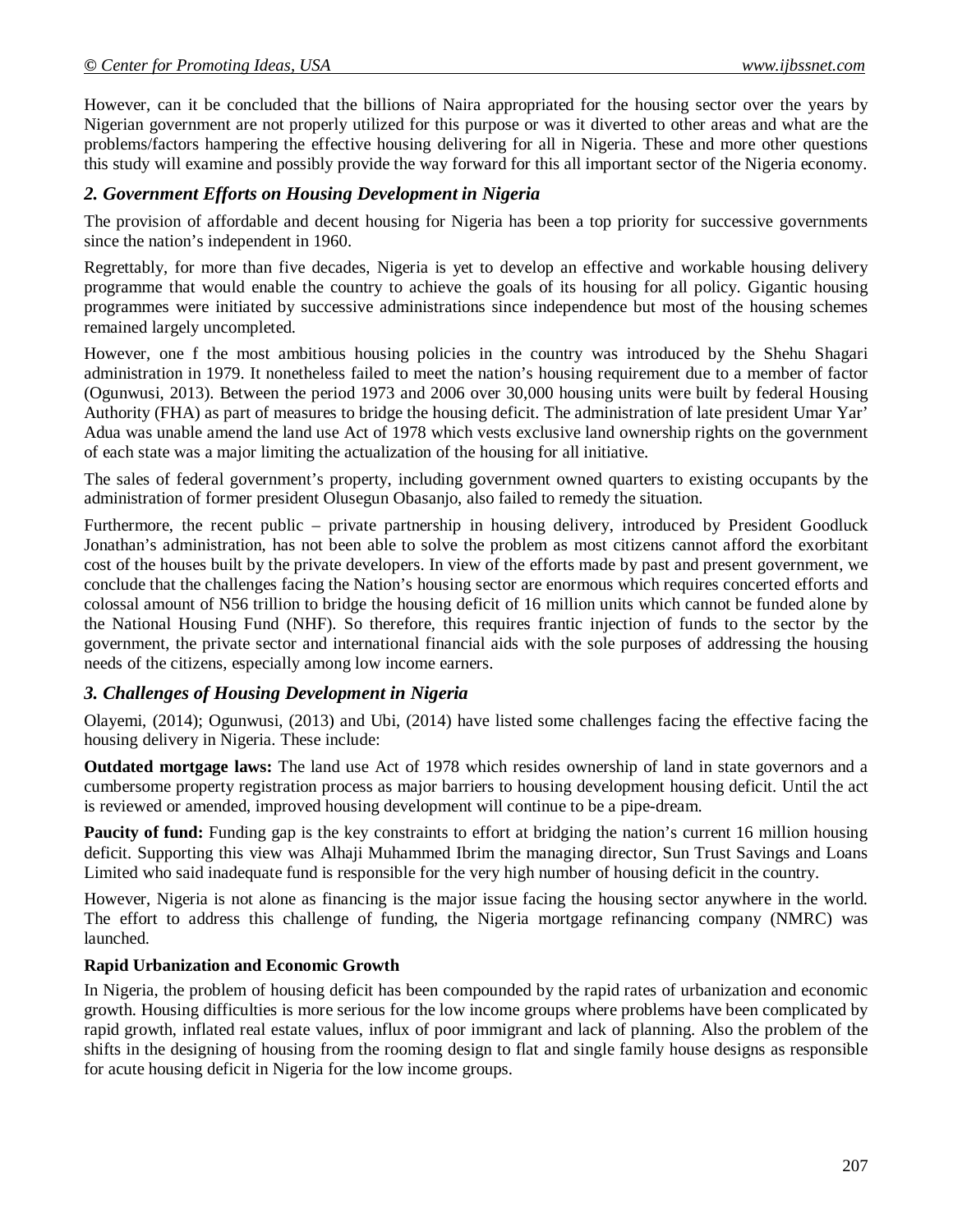# **Poor Mortgage System**

The mortgage system operating in Nigeria inhabit smooth housing development financing in delivery for all. The adopted practice and system of granting loans makes it difficult for the really low income people to benefit. The bulk of the mortgage loans went to family in the upper class.

## **Corruption in High Quarters**

Lack of financial prudence, public probity and accountability, inefficient and ineffective administrative machinery are responsible for the housing deficit in Nigeria.

#### **Poor State of Infrastructure**

In other to encourage housing construction, the government agreed to lay emphasis on the provision of basic infrastructure in various layouts in which individual could built their own houses, but this was not done.

#### **Poor Policy Implementation**

Okoye, (2013), assert that Nigeria continues to seek development without first addressing the housing needs of the citizens, especially among low income earners. For instance, there are lots of social problems like diseases, crime and poverty that are traceable to housing deficit and the lack of political will to implement a comprehensive housing policy for Nigeria.

A security expert James Agaji added his voice saying the shortage of housing can contribute to crime wave, especially where people are squatting in uncompleted buildings or completely lack shelter in some instances yet successive governments have over the years started and left behind several backlog housing projects across the country, as people who contributed to National Housing Fund (NHF) are still unattended to, while some government housing estates are left for illegal occupants to run down.

#### **Steady Population Growth**

The nation's population grows at an annual rate of 3.2 percent, with more than five million people born annually (BNS 2013). This render a number of families homeless and over 70 percent have under sub-human conditions because they cannot afford decent housing despite government promises over the years to provide housing for all.

## **4. Sources of Fund for Financing Housing Deficit**

In Nigeria, housing deficit can be funded through a number of institutional sources as follows:

**(1) Formal Institutions:** This is also known as formal sector, which comprises of institutions operating within the statutory guideline stated by t he federal government. These include Budgetary Appropriations, Deposit Money Banks, Insurance Companies, State Housing Corporation, The Federal Mortgage Bank of Nigeria (FMBN), These constitute the formal institution.

**(2) Informal Institutions:** These are institutions that are uncoordinated, scattered and varied in scope and operational depth, (Agbola 1986, Omirim 1998). They include thrift, credit societies and money lenders, voluntary housing movements, personal or family saving etc.

## *5. Conclusion and Recommendation*

This study examines funding housing deficit in Nigeria, it notes the sources of fund available for financing the deficit. Also x-rayed are the challenges militating against Nigeria housing sector. We conclude that adequate funding via budgetary appropriation/international aids, viable mortgage system and strategic policy implementation are imperative for effective bridging of Nigeria housing deficit. Therefore, the following recommendations are made for effective funding of housing delivery in Nigerians.

- 1. The government should collaborate with the private sector and international financing aids for provision of funds for effective housing delivery for Nigeria.
- 2. The government should increase the budgetary appropriation to the housing sector with the view of bridging this gap.
- 3. The nation mortgage law should be reviewed or amended to improved housing development. While mortgage bulk of loans be loaned to family within low income class.
- 4. Government should develop the political will of implementing a comprehensive housing policy.